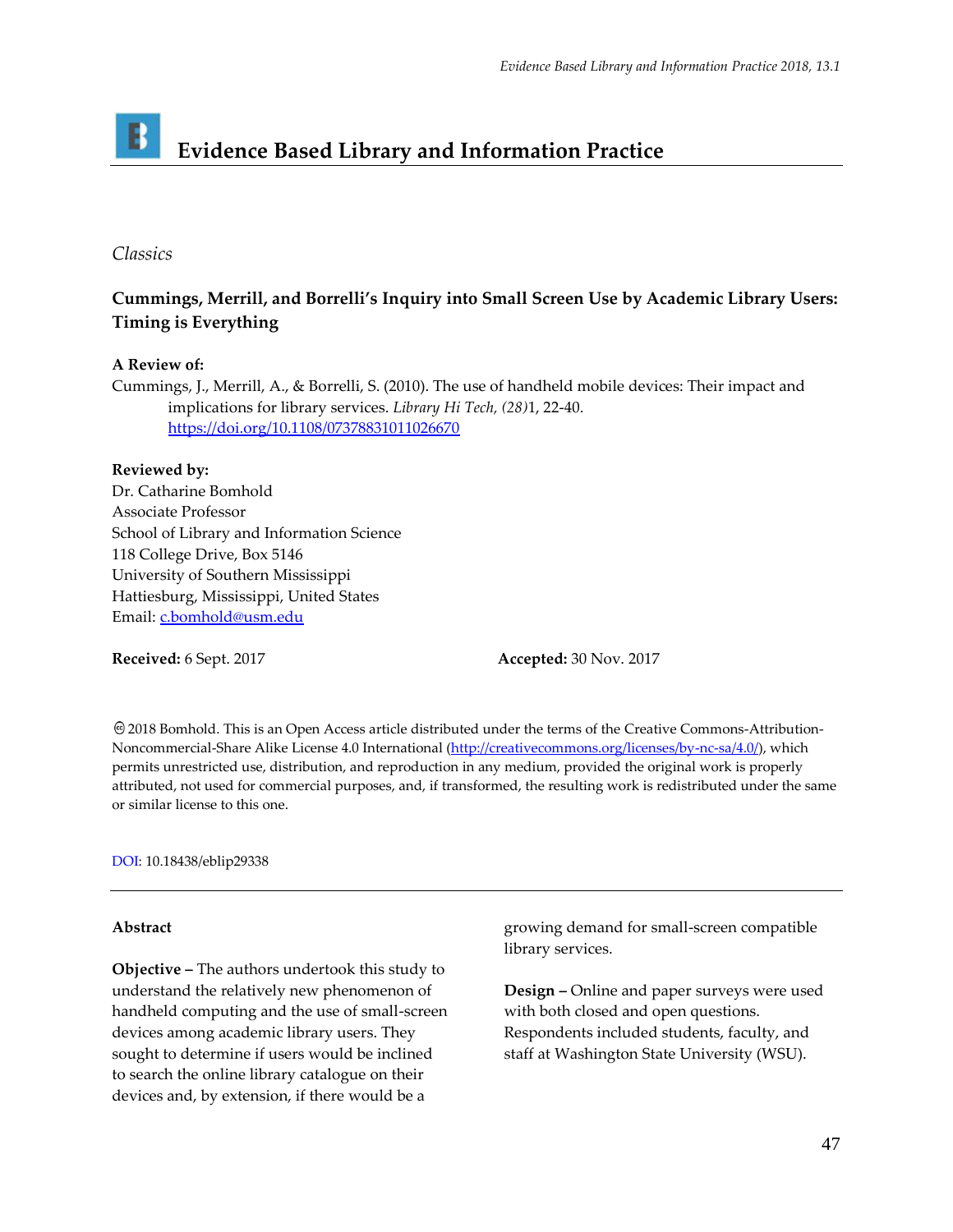**Setting –** Washington State University Library, Pullman, Washington, United States of America.

**Subjects –** The survey was open to any user of the Washington State University (Pullman) Library. The 206 respondents included 126 (61.2%) undergraduates, 26 (12.6%) graduate or professional students, 32 (15.3%) WSU employees, and 15 (7.3%) faculty members.

**Methods –** A survey was distributed both online and on paper. The online version used Surveymonkey.com and participation was solicited through various social media. It was open for three months during the Spring semester, 2007. The paper version was distributed to all library users on two days in June 2007. Eighty-four online and 122 paper responses were received.

**Main Results –** Most of the respondents (58.4%) who owned a personal digital assistant (PDA) or Web-enabled cell phone (WECP) indicated that they would search the library catalogue on a small-screen device. Responses to the open question "How would you use the OPAC [online public access catalogue] if it was available on a PDA or WECP?" were mixed, both positive and negative. The positive responders noted the possible time savings associated with the availability of more information on their devices. The negative responders noted the cost of data, the annoyance of public phone use, and the complex format of the current catalogue that would not transfer to a small screen.

**Conclusion –** The authors cited the growing usage trends in handheld devices, along with the willingness of current owners to use their devices, to predict an increase in usage of small screen searching. They speculated that further research should investigate how small screens would be used and what would that experience look like, rather than if patrons would use them.

#### **Commentary**

At a time when 77% of the population owns an applications-based smartphone, (Pew Research Center, 2017) it is difficult to remember when such devices were not omnipresent. Even harder to recall may be the brief period of time from 2002 to 2007 when "Web-enabled" cell phones and personal digital assistants were used to access the Internet through general packet radio services (GPRS) or wireless application protocol (WAP) technology ("The Evolution of Cell Phone Design", 2009). Yet this was the state of technology when Cummings et al. conducted their research study. Data collection was conducted from February to May 2007, in the few months between announcement of the forthcoming production of the iPhone in January and its release in June of that year. Unsurprisingly, the amount of research on smartphone use and its impact on library services has grown exponentially in the years since, and many of the researchers base their studies on the suggestions of Cummings et al.

To be clear, the authors did not present their research as revolutionary, but as a part of a growing interest in the use of handheld devices driven by significant increases in ownership. Cummings et al. cited previous studies on the use of PDAs for information seeking (Carney, Koufogiannakis, & Ryan, 2004; Tenopir, King, Clarke, Na, & Zhou, 2007; Spires, 2008); the technical challenges for libraries to support the new technology (Deneen & Allert, 2003; Garrison, Anderson, MacDonald, Schardt, & Thibodeau, 2003; Peters, Dorsch, Bell, & Burnette, 2003; Good, 2007); and changes in physical environments (Cowart, 2006; Duncan, 2006; Evans, 2006; Whelan, 2007; Lever & Katz, 2007) as precursors to their study. Together, these studies form a nucleus of early research on the possibilities, problems, and promises of information use through hand-held devices. Cummings et al.'s paper stands out, not only because it coincided with the advent of the Apple iPhone and its counterparts, but also because the research questions were broad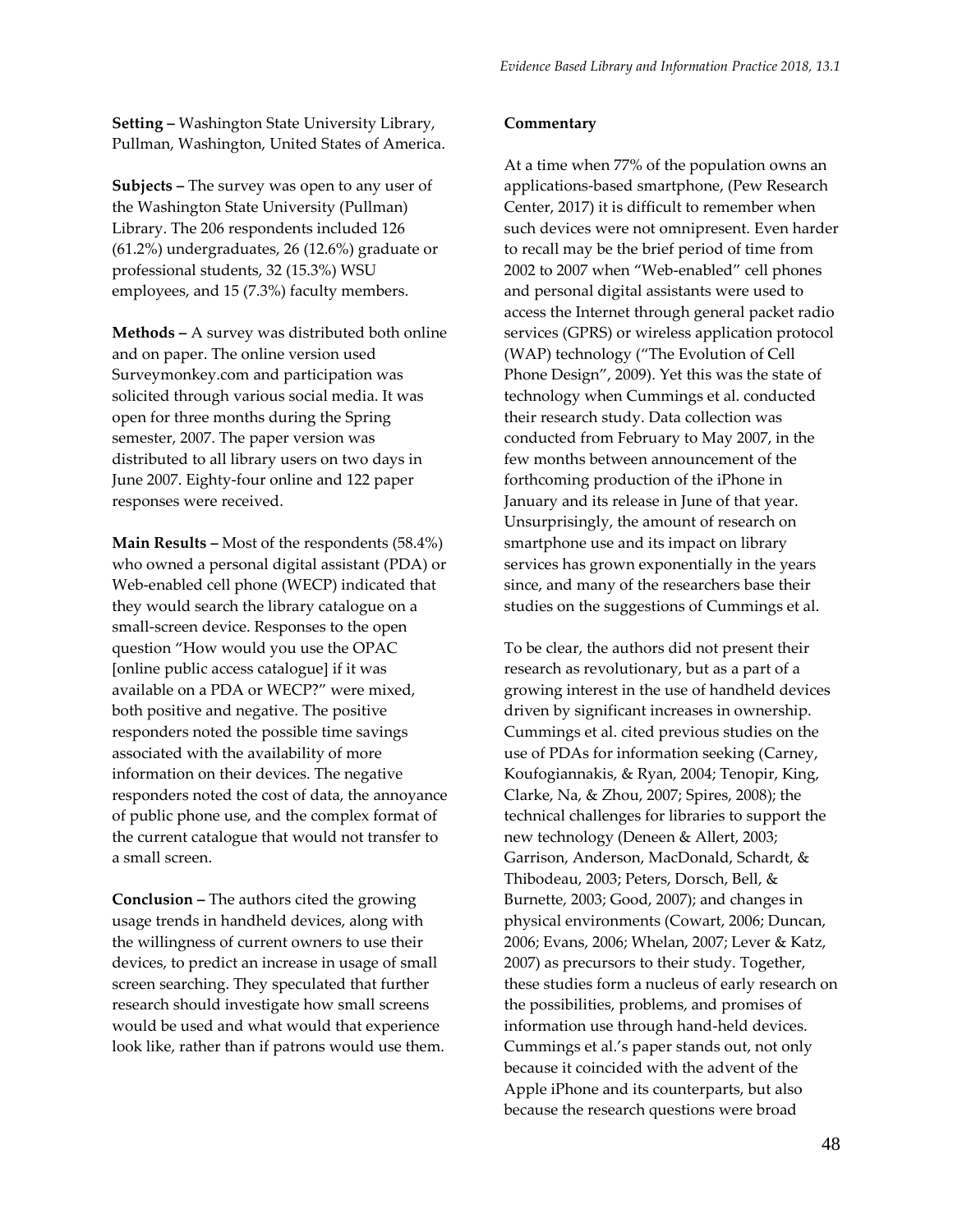enough to be applied to a variety of subsequent studies.

While this study was not couched in theory, and the approach was a customary mixed method survey, the findings provided a baseline for subsequent research articles and justification for further investigations. Cummings et al. stated that their intent was to both "measure whether or not people wanted to access the … OPAC with a small screen, but also … [to] gain a broader understanding of handheld mobile computing's impact on academic libraries" (pp. 25-26). To determine how the research was used, citing articles were examined to understand the impact. In June 2017, Google Scholar listed 102 citations for this paper. Of those, 35 were unique research articles in English. In addition to research in foreign languages, other factors for dismissal included lack of availability, descriptive book chapters, dissertations, and Master's level research. While Cummings et al.'s article is a broad study that does not limit its scope to a particular audience or type of device, subsequent articles reveal a breadth of research that can be organized into three dominant streams that reflect the findings and suggestions of the original research: device ownership and barriers to use, user behavior, and service surveys.

#### *Device Ownership and Barriers to Use*

Repeated topics addressed within this paper include: who owns small-screen devices, what type of devices are used, how they are used, and barriers to using them to their fullest extent. Cummings et al.'s first research question investigated the participants' desire to access academic information on a small screen. The survey also inquired about ownership, actual use, and the intent or desire to use handheld devices for accessing academic information. Further research studies have expanded on these questions to include new types of devices and what barriers users encounter that prevent usage. Song and Lee (2012) inquired into how international students in the United States used

their devices. Among the participants, ownership of mobile technology, including smartphones, electronic readers (e-readers), and tablets, was high (82%), but they were mainly used for communication and social networking. There was a marked lack of interest in e-readers among this group as well (Song & Lee, 2012). The majority of students and faculty in Kisii, Kenya used mobile devices to access the OPAC (72.5%), electronic books (e-books) (77.5%), and the library website (74.75%); significantly fewer (52.5%) used the devices to access full-text journal articles (George, Maina, & Wanangeye, 2016).

The usability of small screens for research or academic work is frequently noted as a barrier. Halevi, Moed, and Bar-Ilan (2015) and Madhusudhan (2015) looked at information use on small screens by academics. While searching for information on mobile devices was common, most researchers preferred to download and print material in portable document format (.pdf) to interact with it (Halevi et al., 2015). Library and information science students in Hong Kong, Japan, and Taiwan restricted their smartphone use to search engines for school work, not library resources; they did not use the devices for academic reading (Ko, Chiu, Lo, & Ho, 2015). The lack of a mobile-ready website for the library was a barrier to use of resources by the students (Ko et al., 2015). Respondents in Croatia who owned a smartphone or tablet, also expressed the need for interfaces customized to those devices (Pažur, 2014).

Investigations into screen size as a barrier to use have led to questions about other barriers, such as connection speed and access to quality resources. While the devices make it easier and faster to find research material (Madhusudhan, 2015), art and design students considered connection speed for downloading information a primary barrier to academic use (Lo et al., 2016). While the students were all active users of their smartphones, use of the devices for academic work was limited because of slow connection time (Lo et al., 2016).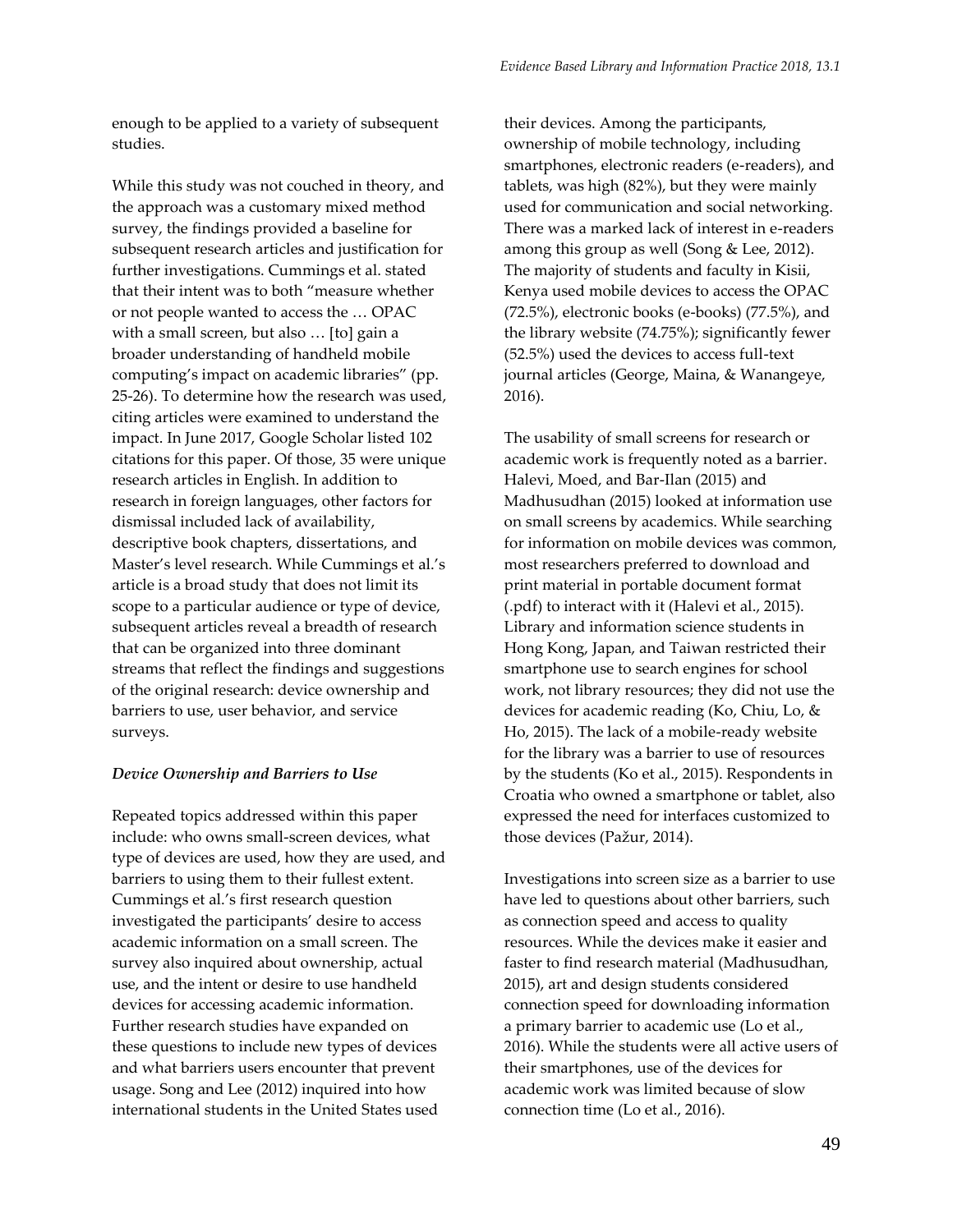A lack of instruction can also be perceived as a barrier. For example, Bushhousen et al. (2013) asked health sciences library patrons about potential use and perceived barriers. The students felt that their ability to use the devices was restricted by a lack of instruction on the specific apps, however they were eager to use the devices because they were required by the medical programs that they were enrolled in. The team of researchers and technology specialists found that education on app use was high on the list of required services by their patrons (Bushhousen et al., 2013).

#### *User Behavior*

The questions proposed by Cummings et al. regarding users' experiences and their intent to "gain a broader understanding of … [the] impact on academic libraries" (p. 26), is reflected in studies on user behavior. Research into user behavior considers if respondents use mobile services, how they are used, and which applications, sites, or functions are most commonly accessed. An early study explored the strategies used for searching on smartphones; it found high use of new input tools such as voice, global positioning system (GPS), barcode, and quick response (QR) codes (Yarmey, 2011). Android and iPhone users considered themselves first adopters, ahead of their peers in information use, and considered themselves well aware of the need to evaluate the sources of information that they used (Yarmey, 2011). The majority of undergraduate users reported employing the devices for academic work, but the most common types of apps used were search engines, and apps for websites that the user was already familiar with from their full-sized devices (Bomhold, 2013).

Dresselhaus and Shrode (2012) examined smartphone use by different types of students; fifty-four percent of undergraduates and 50% of graduates reported using mobile devices for academic work. The highest use by students (63%) was in the College of Business followed by 59% of engineering students (Dresselhaus &

Shrode, 2012). Art and design undergraduate students used their mobile devices no differently than their peers in other colleges, aside from image and audio-visual needs (Lo et al., 2016). While they were all active users of their smartphones, use of the devices for academic work was limited, and they were only interested in library services of an administrative nature, such as hours, requests, check-outs, and renewals (Lo et al., 2016). Library and information science students in Asia restricted their smartphone use to search engines for school work, not library resources, and did not use the devices for academic reading (Ko et al., 2015). Similarly, undergraduate library and information science students in Greece preferred laptops and personal computers over mobile devices for school work and library use, but this preference was inverted when the students were looking for entertainment (Vassilakaki, Moniarou-Papaconstantinou, & Garoufallou, 2016).

Inquiry into potential and current use by academic library patrons was also used to rationalize the implementation of mobile-based library services. Students in Bangladesh were "very interested" in mobile services, especially in administrative functions such as texts for overdue messages and reminders (Elahi & Islam, 2014). Furthermore, engineering library patrons indicated that they felt mobile access would increase the use of services outside the library. Interest in e-books and online journals was high (74.2% and 67.74% respectively), but interest in using the online catalogue (25.8%) and databases was low (38.7%) (Kumar, 2013).

#### *Service Surveys*

In trying to understand the broader impact of hand-held computing on academic libraries, Cummings et al. discuss the adaptations libraries were making to their online services, in order to make them more accessible to mobile users. In particular, they mention that most libraries had adopted a "tailored" approach to designing mobile services (p. 34). They also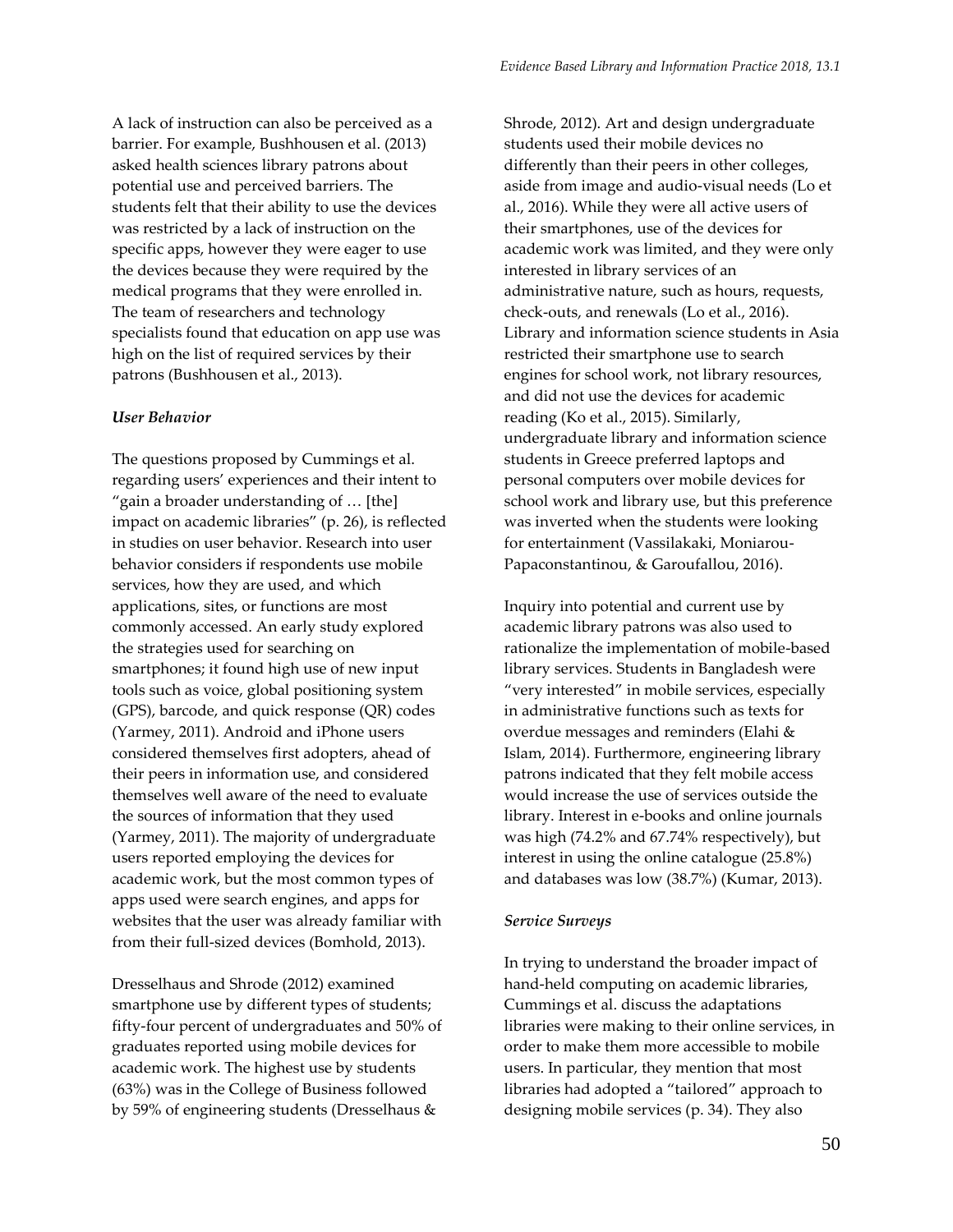stated that "the question for libraries will become not will users access library services through mobile devices, but what type of experience will the eventual user have and what library services will be available to them" (p. 34).

The impact of this statement has been extensive. Several surveys have been published that investigate what types of research services are available on mobile platforms. An early assessment by Canuel and Crichton of mobile library services available at Canadian university libraries revealed that only a very small fraction (14%) offered some kind of mobile web presence, most often mobile-ready websites. Functionality, design, and intuitive usability made native apps more appealing to users over mobile-ready websites. A dichotomy between the need for services as reported by the users and the actual availability of that service was found in a survey of the usability of mobile web interfaces of academic libraries (Canuel and Crichton, 2011). In the rush to provide mobile services, Han and Jeong (2012) concluded, libraries were neglecting the needs of those they were trying to serve by not asking the users.

To evaluate library responsiveness to researchers' needs for mobile information and their ability to provide adequate services for research on the fly, Bomhold (2015) surveyed libraries at Carnegie-rated research universities (RU) and very heavy research universities (VH) universities in the U.S. While there was a threefold increase of available mobile services in just three years, the types of services offered demonstrated a lack of consensus among the libraries as to what those services should be or should look like. The OPAC was the most commonly offered, followed by article databases, and assistance from a librarian (Dresselhaus & Shrode, 2012), and libraries abroad provided mobile services similar to those in the United States, including unique mobile sites or applications, the OPAC, text messaging for both notifications and reference, and QR codes (Kubat, 2017).

Functionality as determined by the design of the application was the best predictor of student use. Du (2015) surveyed library websites and reference services, and included learning management systems (LMS) such as Blackboard. To determine if the app was effective for their use, students compared what was available on the app to the full version that they were familiar with (Du, 2015). In a study of mobile use of library services by university faculty, staff, and students, half of those surveyed accessed the library catalogue and databases through their mobile devices, but the usability of the apps was considered a barrier to using them effectively (Caniano & Catalano, 2014). In a survey used to determine the feasibility of using a specific mobile app for providing different types of information to their users, Miller, Vogh, and Jennings (2013) concluded that successful implementation depends on the simplicity of design of the app as well as careful curation of available resources.

#### *Moving Forward*

Increasingly, researchers are shifting their focus from potential use of mobile services and user behavior to applying information theories to improve technology for mobile devices. The Technology Acceptance Model (Davis, 1989) was applied to student use of apps. In addition to perceived usefulness and perceived ease of use, the quality of the service, that is, the actual execution of the technology, plays a significant role in students' adoption of mobile library services (Adil, Izhar, & Khajazi, 2016). Quality of service as a factor in adoption also appears when information systems theory is applied to student use of electronic bookshelves (Chiu, Chao, Kao, Pu, & Huang, 2016).

Without diminishing the quality of the research or the work of Cummings et al., the primary significance of this article can be credited to its timeliness. The authors were prescient in their investigation of the potential use of small screen, hand-held devices for finding information, and were able to collect data shortly before the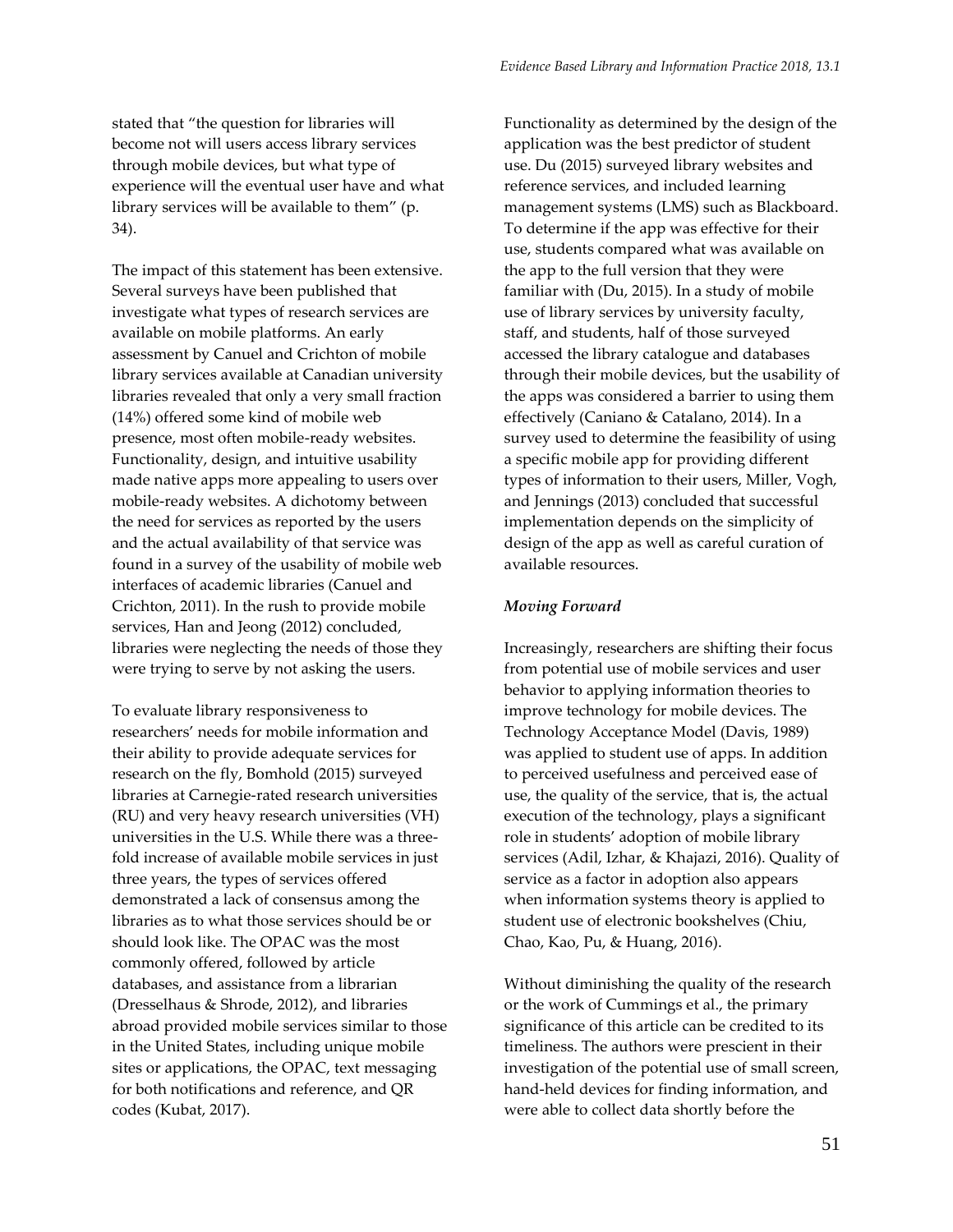release of the first iPhone, which ushered in the era of the smartphone. The number of articles that cite this research continues to grow as the prevalence of smartphones in society rises. In 2011, the first-year data was collected, 35% of Americans owned smartphones; by November 2016, that number had skyrocketed to 77%, with 95% owning some kind of cellular phone (Pew Research Center, 2017). Likewise, the number of articles investigating the use of such devices continues to climb.

The broad questions asked about the potential use of any small-screen device by any patron of the academic library, have given way to a progression of more focused studies in subsequent research. A review of the literature demonstrates a pattern of increasingly specific questions. The original article asked very broad questions about "small screen" (p. 23) ownership and use with any device by any patron of an academic library. It was also predictive, looking at what the respondents "might" do (p. 29) if the technology was available. After the introduction of the iPhone in 2007 ("The Evolution of Cell Phone Design", 2009) and the Android operating system in 2008 (German, 2011) smartphones are now pervasive, and most research proceeds on the assumption that this is the device that will be used to access mobile information. The ideas put forth by Cummings et al. have been taken up and narrowed in focus, creating a profuse body of literature for practitioners. The question of potential use has developed into questions on current use behaviors, barriers to use, and explanations of how to make apps more efficient and effective in order to encourage adoption by patrons in situ, outside of the library, and on the go.

#### **References**

- Adil, T., Izhar, T., & Khajazi, N. N. I. M. (2016). Framework based mobile library usage and success factor: Review and extention concept. *International Journal for Innovative Research in Multidisciplinary Field, 2*(8), 283-290. [https://www.researchgate.net/profile/Te](https://www.researchgate.net/profile/Tengku_Adil_Tengku_Izhar/publication/308117293_FRAMEWORK_BASED_MOBILE_LIBRARY_USAGE_AND_SUCCESS_FACTOR_REVIEW_AND_EXTENTION_CONCEPT/links/57db4b8908ae5292a376a49e.pdf) [ngku\\_Adil\\_Tengku\\_Izhar/publication/3](https://www.researchgate.net/profile/Tengku_Adil_Tengku_Izhar/publication/308117293_FRAMEWORK_BASED_MOBILE_LIBRARY_USAGE_AND_SUCCESS_FACTOR_REVIEW_AND_EXTENTION_CONCEPT/links/57db4b8908ae5292a376a49e.pdf) [08117293\\_FRAMEWORK\\_BASED\\_MOB](https://www.researchgate.net/profile/Tengku_Adil_Tengku_Izhar/publication/308117293_FRAMEWORK_BASED_MOBILE_LIBRARY_USAGE_AND_SUCCESS_FACTOR_REVIEW_AND_EXTENTION_CONCEPT/links/57db4b8908ae5292a376a49e.pdf) [ILE\\_LIBRARY\\_USAGE\\_AND\\_SUCCES](https://www.researchgate.net/profile/Tengku_Adil_Tengku_Izhar/publication/308117293_FRAMEWORK_BASED_MOBILE_LIBRARY_USAGE_AND_SUCCESS_FACTOR_REVIEW_AND_EXTENTION_CONCEPT/links/57db4b8908ae5292a376a49e.pdf) [S\\_FACTOR\\_REVIEW\\_AND\\_EXTENTI](https://www.researchgate.net/profile/Tengku_Adil_Tengku_Izhar/publication/308117293_FRAMEWORK_BASED_MOBILE_LIBRARY_USAGE_AND_SUCCESS_FACTOR_REVIEW_AND_EXTENTION_CONCEPT/links/57db4b8908ae5292a376a49e.pdf) [ON\\_CONCEPT/links/57db4b8908ae5292](https://www.researchgate.net/profile/Tengku_Adil_Tengku_Izhar/publication/308117293_FRAMEWORK_BASED_MOBILE_LIBRARY_USAGE_AND_SUCCESS_FACTOR_REVIEW_AND_EXTENTION_CONCEPT/links/57db4b8908ae5292a376a49e.pdf) [a376a49e.pdf](https://www.researchgate.net/profile/Tengku_Adil_Tengku_Izhar/publication/308117293_FRAMEWORK_BASED_MOBILE_LIBRARY_USAGE_AND_SUCCESS_FACTOR_REVIEW_AND_EXTENTION_CONCEPT/links/57db4b8908ae5292a376a49e.pdf)
- Anbu, K. J. P., & Kataria, S. (2015, Jan.). Access to library resources through portable devices: A pre-design prototype for creating library websites. In *4th International Symposium on Emerging Trends and Technologies in Libraries and Information Services (ETTLIS).* (1-5). [https://doi.org/10.1109/ETTLIS.2015.704](https://doi.org/10.1109/ETTLIS.2015.7048162) [8162](https://doi.org/10.1109/ETTLIS.2015.7048162)
- Bomhold, C. (2013). Educational use of smartphone technology: A survey of mobile phone application use by undergraduate university students. *Program*, *47*(4), 424-436. [https://doi.org/10.1108/PROG-01-2013-](https://doi.org/10.1108/PROG-01-2013-0003) [0003](https://doi.org/10.1108/PROG-01-2013-0003)
- Bomhold, C. (2015). Research and discovery functions in mobile academic libraries: Are university libraries serving mobile researchers? *Library Hi Tech*, *33*(1), 32-40. [https://doi.org/10.1108/LHT-09-2014-](https://doi.org/10.1108/LHT-09-2014-0084) [0084](https://doi.org/10.1108/LHT-09-2014-0084)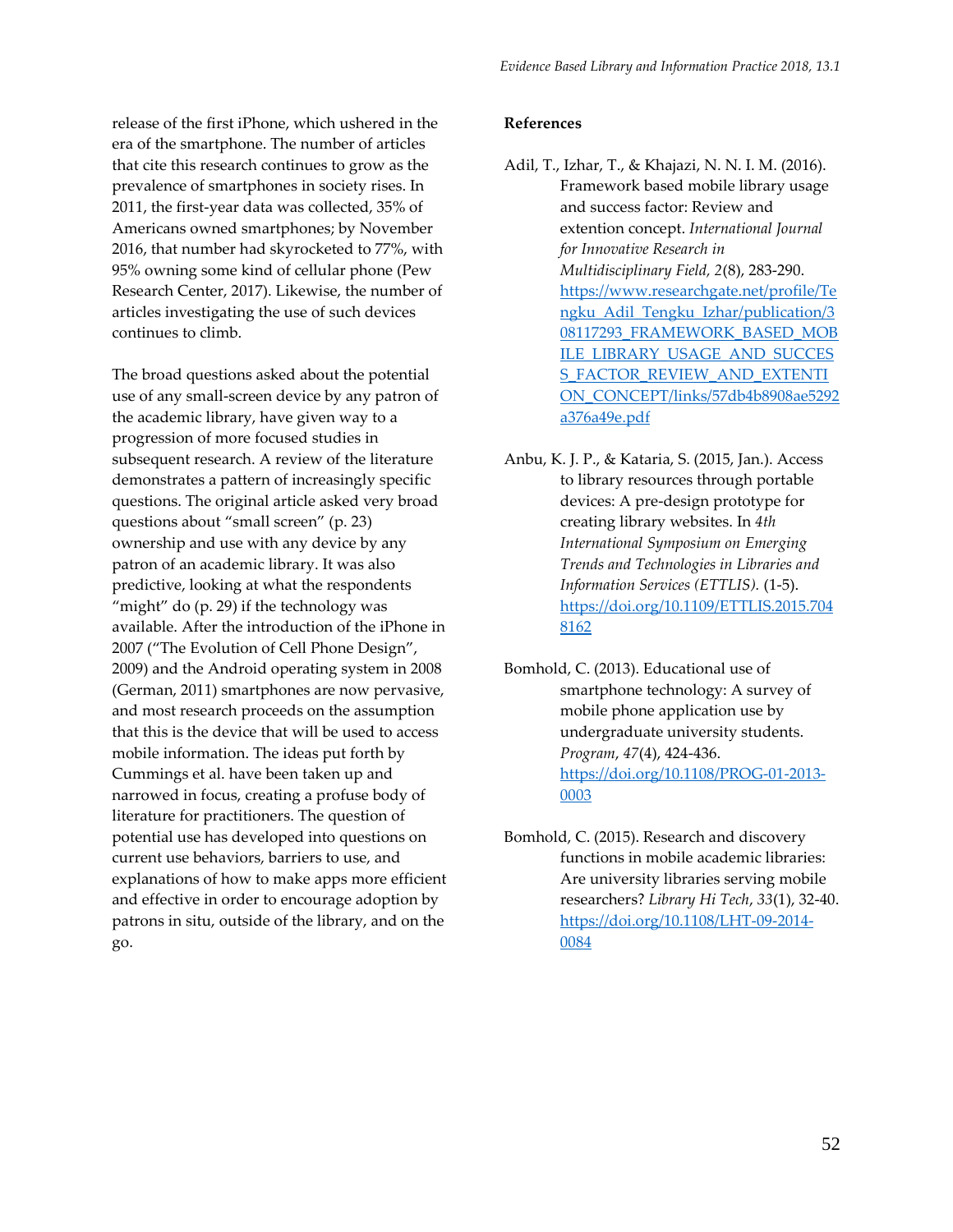- Bushhousen, E., Norton, H. F., Butson, L. C., Auten, B., Jesano, R., David, D., & Tennant, M. R. (2013). Smartphone use at a university health science center. *Medical Reference Services Quarterly*, *32*(1), 52-72. [https://doi.org/10.1080/02763869.2013.74](https://doi.org/10.1080/02763869.2013.749134) [9134](https://doi.org/10.1080/02763869.2013.749134)
- Caniano, W. T., & Catalano, A. (2014). Academic libraries and mobile devices: User and reader preferences. *The Reference Librarian*, *55*(4), 298-317. [https://doi.org/10.1080/02763877.2014.92](https://doi.org/10.1080/02763877.2014.929910) [9910](https://doi.org/10.1080/02763877.2014.929910)
- Canuel, R., & Crichton, C. (2011). Canadian academic libraries and the mobile web. *New Library World*, *112*(3/4), 107-120. [https://doi.org/10.1108/030748011111170](https://doi.org/10.1108/03074801111117014) [14](https://doi.org/10.1108/03074801111117014)
- Carney, S., Koufogiannakis, D., & Ryan, P. (2004). Library services for users of personal digital assistants: A needs assessment and program evaluation. *Portal: Libraries and the Academy*, *4*(3), 393-406. <https://doi.org/10.1353/pla.2004.0043>
- Chiu, P. S., Chao, I. C., Kao, C. C., Pu, Y. H., & Huang, Y. M. (2016). Implementation and evaluation of mobile e-books in a cloud bookcase using the information system success model. *Library Hi Tech*, *34*(2), 207-223. [https://doi.org/10.1108/LHT-12-2015-](https://doi.org/10.1108/LHT-12-2015-0113) [0113](https://doi.org/10.1108/LHT-12-2015-0113)
- Cowart, E. (2006). Take it outside. *Library Journal*, *131*(14), 50. Available from: Academic Search Premier, Ipswich, MA. Accessed January 18, 2018.

Cummings, J., Merrill, A., & Borrelli, S. (2010). The use of handheld mobile devices: Their impact and implications for library services. *Library Hi Tech*, *28*(1), 22-40. [https://doi.org/10.1108/073788310110266](https://doi.org/10.1108/07378831011026670) [70](https://doi.org/10.1108/07378831011026670)

- Davis, F. D. (1989). Perceived usefulness, perceived ease of use, and user acceptance of information technology. *MIS Quarterly, 13*(3), 319-340. Retrieved from[: https://misq.org/perceived](https://misq.org/perceived-usefulness-perceived-ease-of-use-and-user-acceptance-of-information-technology.html)[usefulness-perceived-ease-of-use-and](https://misq.org/perceived-usefulness-perceived-ease-of-use-and-user-acceptance-of-information-technology.html)[user-acceptance-of-information](https://misq.org/perceived-usefulness-perceived-ease-of-use-and-user-acceptance-of-information-technology.html)[technology.html](https://misq.org/perceived-usefulness-perceived-ease-of-use-and-user-acceptance-of-information-technology.html)
- Deneen, L., & Allert, J. (2003). Hand-held computers in the classroom and the library: Teaching and learning resource issues resulting from widespread deployment at the University of Minnesota Duluth. *Library Hi Tech*, *21*(4), 419-425. [https://doi.org/10.1108/073788303105097](https://doi.org/10.1108/07378830310509727) [27](https://doi.org/10.1108/07378830310509727)
- Dresselhaus, A., & Shrode, F. (2012). Mobile technologies & academics: Do students use mobile technologies in their academic lives and are librarians ready to meet this challenge? *Information Technology and Libraries*, *31*(2), 82-101. <https://doi.org/10.6017/ital.v31i2.2166>
- Du, Y. (2015). Information use and barriers on a mobile app in distance learning. *Journal of Library & Information Services in Distance Learning*, *9*(3), 204-220. [https://doi.org/10.1080/1533290X.2015.10](https://doi.org/10.1080/1533290X.2015.1052608) [52608](https://doi.org/10.1080/1533290X.2015.1052608)
- Duncan, M. (2006). Courtesy is key. *Library Journal*, *131*(14), 50. Available from: Academic Search Premier, Ipswich, MA. Accessed January 18, 2018.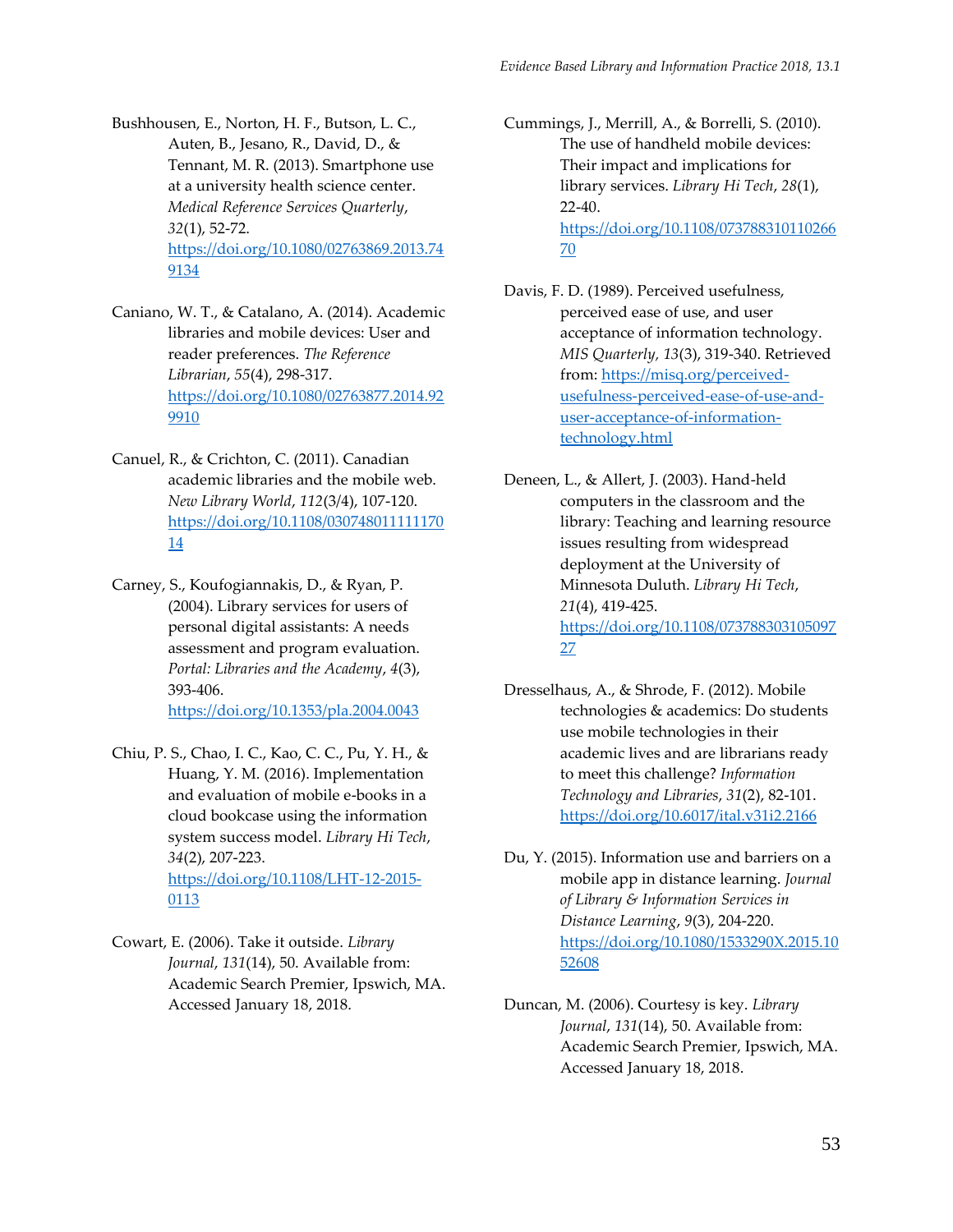- Elahi, H., & Islam, S. (2014). Go fast, go with mobile: Students perception on implementing mobile based library services at Dhaka University Library. *Library Philosophy and Practice,* 1197. Retrieved from: [http://digitalcommons.unl.edu/libphilpr](http://digitalcommons.unl.edu/libphilprac/1197) [ac/1197](http://digitalcommons.unl.edu/libphilprac/1197)
- Evans, W. (2006). Phones are everywhere. *Library Journal*, *131*(12), 47. Available from: Library & Information Science Source, Ipswich, MA. Accessed January 18, 2018.
- Garrison, J., Anderson, T., MacDonald, M., Schardt, C., & Thibodeau, P. (2003). Supporting PDAs: The experience of a health sciences library. *Library Hi Tech*, *21*(4), 412-418. [https://doi.org/10.1108/073788303105097](https://doi.org/10.1108/07378830310509718) [18](https://doi.org/10.1108/07378830310509718)
- George, B. O., Maina, J., & Wanangeye, L. W. (2016). Analyzing the use of mobile phone technology in access and utilization of library resources in Mount Kenya University, Kisii Campus. *World Journal of Computer Application and Technology*, *4*(1), 15-21. [https://doi.org/10.13189/wjcat.2016.0401](https://doi.org/10.13189/wjcat.2016.040103) [03](https://doi.org/10.13189/wjcat.2016.040103)
- German, K. (2011). A brief history of Android phones. Retrieved from: [https://www.cnet.com/news/a-brief](https://www.cnet.com/news/a-brief-history-of-android-phones/)[history-of-android-phones/](https://www.cnet.com/news/a-brief-history-of-android-phones/)
- Good, S. (2007). PDA serials: Practical and policy issues for librarians. *The Acquisitions Librarian*, *19*(1-2), 145-160. [https://doi.org/10.1300/J101v19n37\\_12](https://doi.org/10.1300/J101v19n37_12)

Halevi, G., Moed, H., & Bar-Ilan, J. (2015). Accessing, reading and interacting with scientific literature as a factor of academic role. *Publishing Research Quarterly*, *31*(2), 102-121. [https://doi.org/10.1007/s12109-015-9404-](https://doi.org/10.1007/s12109-015-9404-9) [9](https://doi.org/10.1007/s12109-015-9404-9)

Han, H., & Jeong, W. (2012). Mobile web interface of academic libraries. *Proceedings of the Association for Information Science and Technology*, *49*(1), 1-4. [https://doi.org/10.1002/meet.1450490127](https://doi.org/10.1002/meet.14504901279) [9](https://doi.org/10.1002/meet.14504901279)

Ko, E. H., Chiu, D. K., Lo, P., & Ho, K. K. (2015). Comparative study on m-learning usage among LIS students from Hong Kong, Japan and Taiwan. *The Journal of Academic Librarianship*, *41*(5), 567-577. [https://doi.org/10.1016/j.acalib.2015.07.0](https://doi.org/10.1016/j.acalib.2015.07.005) [05](https://doi.org/10.1016/j.acalib.2015.07.005)

Kubat, G. (2017). The mobile future of university libraries and an analysis of the Turkish case. *Information and Learning Science*, *118*(3/4), 120-140. <https://doi.org/10.1108/ILS-09-2016-0063>

- Kumar, K. (2013). Application of mobile technology among engineering college library users: A study. *Community of Knowledge*. Retrieved from: [http://www.community-of](http://www.community-of-knowledge.de/fileadmin/user_upload/attachments/Application_of_Mobile_Technology_among_Engineering_College_Library_Users_A_Study.pdf)[knowledge.de/fileadmin/user\\_upload/at](http://www.community-of-knowledge.de/fileadmin/user_upload/attachments/Application_of_Mobile_Technology_among_Engineering_College_Library_Users_A_Study.pdf) tachments/Application of Mobile Tech [nology\\_among\\_Engineering\\_College\\_Li](http://www.community-of-knowledge.de/fileadmin/user_upload/attachments/Application_of_Mobile_Technology_among_Engineering_College_Library_Users_A_Study.pdf) brary Users A Study.pdf
- Lever, K., & Katz, J. (2007). Cell phones in campus libraries: An analysis of policy responses to an invasive mobile technology. *Information Processing & Management*, *43*(4), 1133-1139. <https://doi.org/10.1016/j.ipm.2006.07.002>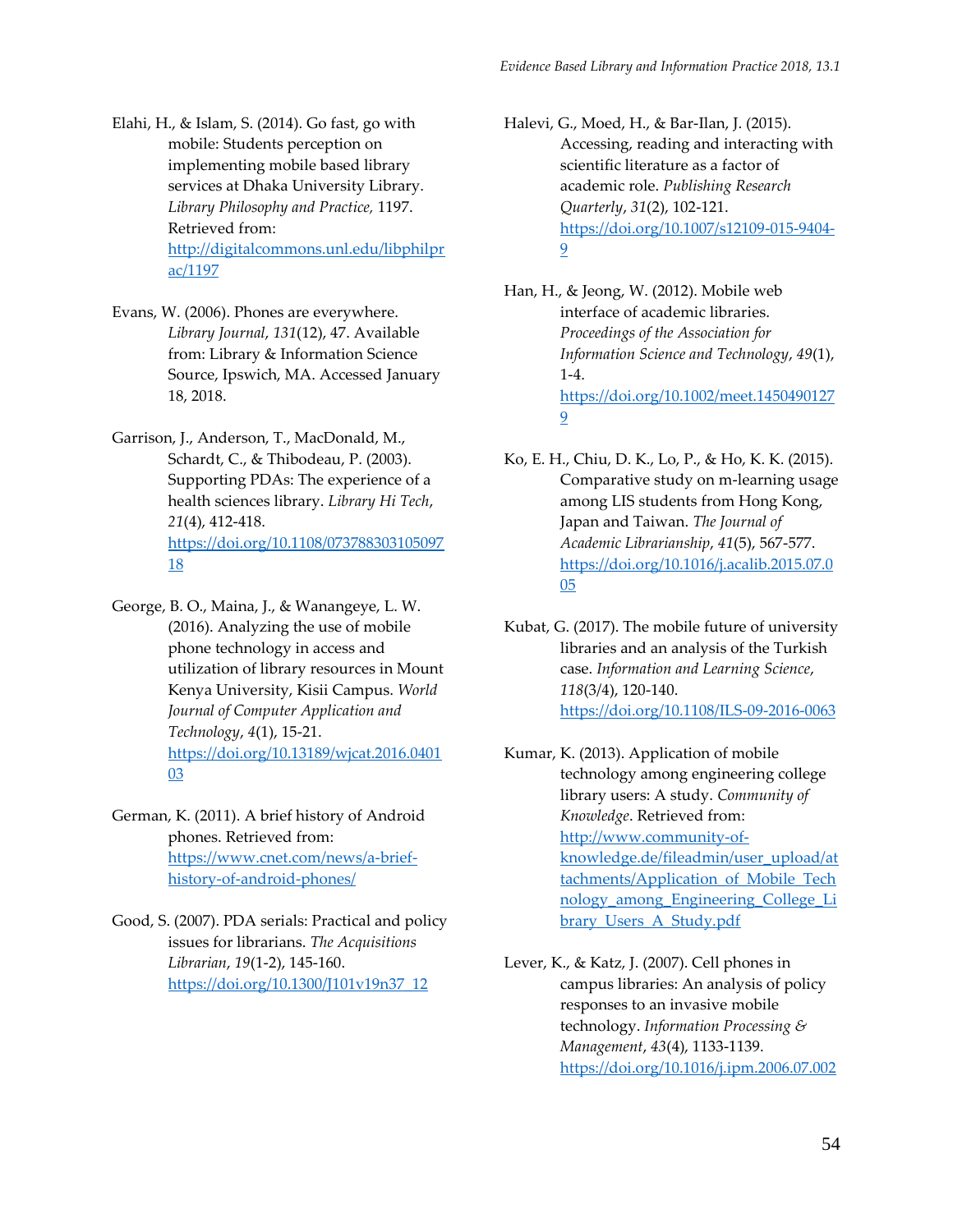- Lo, P., Cho, A., Leung, M. H., Chiu, D. K., Ko, E. H., & Ho, K. K. (2016). Use of smartphones by art and design students for accessing library services and learning. *Library Hi Tech*, *34*(2), 224-238. [https://doi.org/10.1108/LHT-02-2016-](https://doi.org/10.1108/LHT-02-2016-0015) [0015](https://doi.org/10.1108/LHT-02-2016-0015)
- Madhusudhan, M. (2015). Use of mobile devices for improving the research work by research scholars of the University of Delhi and University of Hyderabad: A study. *World Digital Libraries - An International Journal*, *8*(2), 127-144. [https://doi.org/10.18329/09757597/2015/8](https://doi.org/10.18329/09757597/2015/8204) [204](https://doi.org/10.18329/09757597/2015/8204)
- Miller, R. E., Vogh, B. S., & Jennings, E. J. (2013). Library in an app: Testing the usability of Boopsie as a mobile library application. *Journal of Web Librarianship*, *7*(2), 142-153. [https://doi.org/10.1080/19322909.2013.77](https://doi.org/10.1080/19322909.2013.779526) [9526](https://doi.org/10.1080/19322909.2013.779526)
- Pažur, I. (2014). Attitude of the Rudjer Boškovic Institute's scientists to the small screen mobile devices library services: A user survey. *Library Hi Tech*, *32*(4), 628-644. [https://doi.org/10.1108/LHT-03-2014-](https://doi.org/10.1108/LHT-03-2014-0025) [0025](https://doi.org/10.1108/LHT-03-2014-0025)
- Peters, T., Dorsch, J., Bell, L., & Burnette, P. (2003). PDAs and health sciences libraries. *Library Hi Tech*, *21*(4), 400-411. [https://doi.org/10.1108/073788303105097](https://doi.org/10.1108/07378830310509709) [09](https://doi.org/10.1108/07378830310509709)

Pew Research Center. (2017). Mobile fact sheet. Retrieved from: [http://www.pewinternet.org/fact](http://www.pewinternet.org/fact-sheet/mobile/)[sheet/mobile/](http://www.pewinternet.org/fact-sheet/mobile/)

Song, Y. S., & Lee, J. M. (2012). Mobile device ownership among international business students: A road to the ubiquitous library. *Reference Services Review*, *40*(4), 574-588. [https://doi.org/10.1108/009073212112773](https://doi.org/10.1108/00907321211277378) [78](https://doi.org/10.1108/00907321211277378)

Spires, T. (2008). Handheld librarians: A survey of librarian and library patron use of wireless handheld devices. *Internet Reference Services Quarterly*, *13*(4), 287- 309. [https://doi.org/10.1080/108753008023263](https://doi.org/10.1080/10875300802326327) [27](https://doi.org/10.1080/10875300802326327)

Tenopir, C., King, D., Clarke, M., Na, K., & Zhou, X. (2007). Journal reading patterns and preferences of pediatricians. *Journal of the Medical Library Association*, *95*(1), 56-63. Retrieved from: [https://www.ncbi.nlm.nih.gov/pmc/artic](https://www.ncbi.nlm.nih.gov/pmc/articles/PMC1773049/pdf/i0025-7338-095-01-0056.pdf) [les/PMC1773049/pdf/i0025-7338-095-01-](https://www.ncbi.nlm.nih.gov/pmc/articles/PMC1773049/pdf/i0025-7338-095-01-0056.pdf) [0056.pdf](https://www.ncbi.nlm.nih.gov/pmc/articles/PMC1773049/pdf/i0025-7338-095-01-0056.pdf)

- The Evolution of cell phone design between 1983-2009. (2009). *Web Designer Depot*. Retrieved from: [https://www.webdesignerdepot.com/20](https://www.webdesignerdepot.com/2009/05/the-evolution-of-cell-phone-design-between-1983-2009/) [09/05/the-evolution-of-cell-phone](https://www.webdesignerdepot.com/2009/05/the-evolution-of-cell-phone-design-between-1983-2009/)[design-between-1983-2009/](https://www.webdesignerdepot.com/2009/05/the-evolution-of-cell-phone-design-between-1983-2009/)
- Vassilakaki, E., Moniarou-Papaconstantinou, V., & Garoufallou, E. (2016). Identifying the uses of mobile technology among library and information science undergraduate students. *Program*, *50*(4), 417-430[. https://doi.org/10.1108/PROG-](https://doi.org/10.1108/PROG-10-2015-0069)[10-2015-0069](https://doi.org/10.1108/PROG-10-2015-0069)